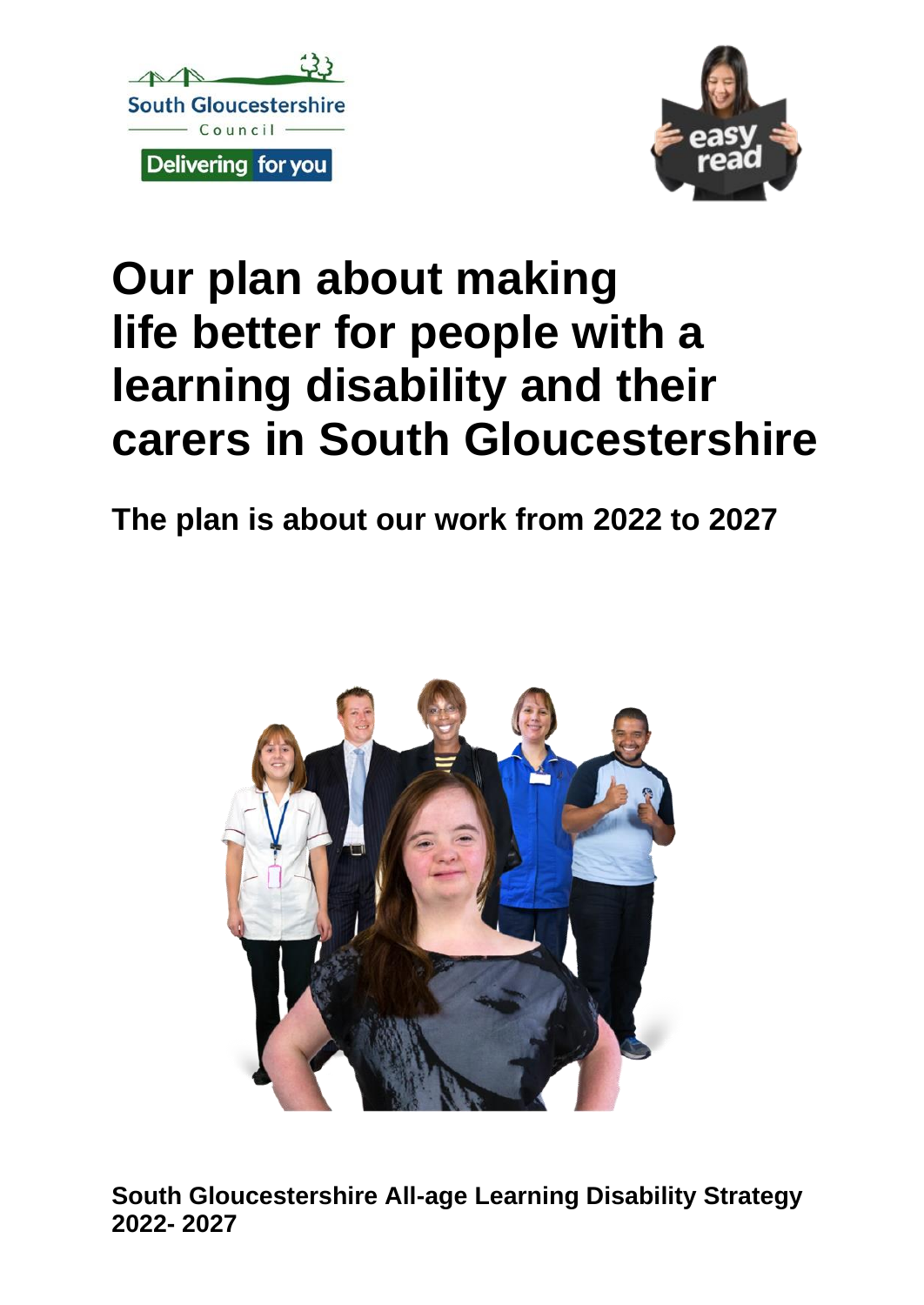### **About this plan**



We are **South Gloucestershire Council**.



This plan is about how we will make life better for people with a learning disability and their carers in South Gloucestershire.

The plan is about children and adults with a learning disability.



All people with a learning disability should have a good, safe and healthy life.

They should be able to live in the community like everyone else and do really well.



People with a learning disability and their carers helped to make this plan.

We will check the plan every 6 months to see if anything needs to change.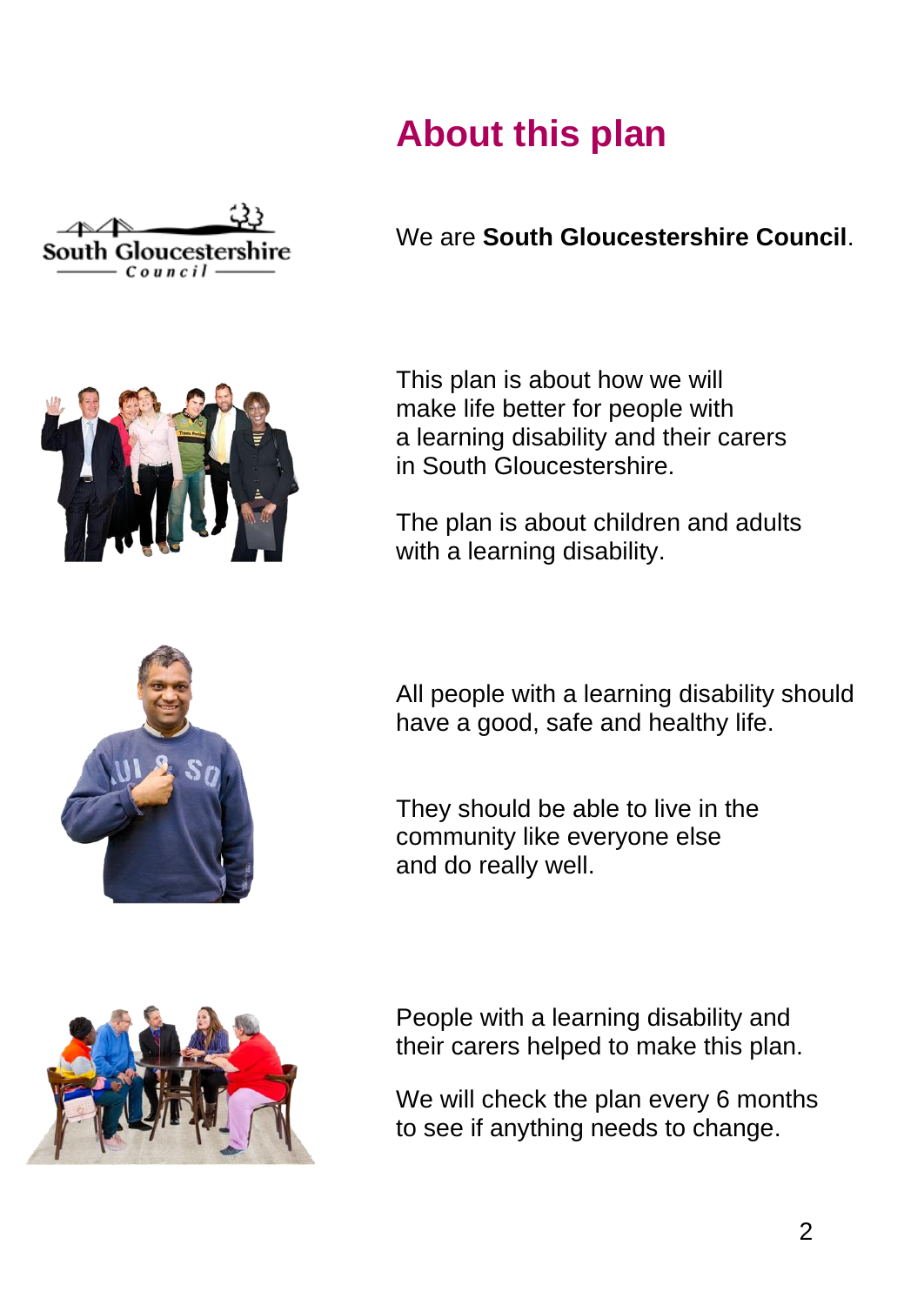

### **The 6 main things we will work on**

We will work with many other organisations on these things.



Some of the main things we will work on:

We want more support for young people with a learning disability to speak up and say what they need.



Young people could also help to make decisions about new support for people with a learning disability.

That will help people listen to young people with a learning disability and see what they can do.

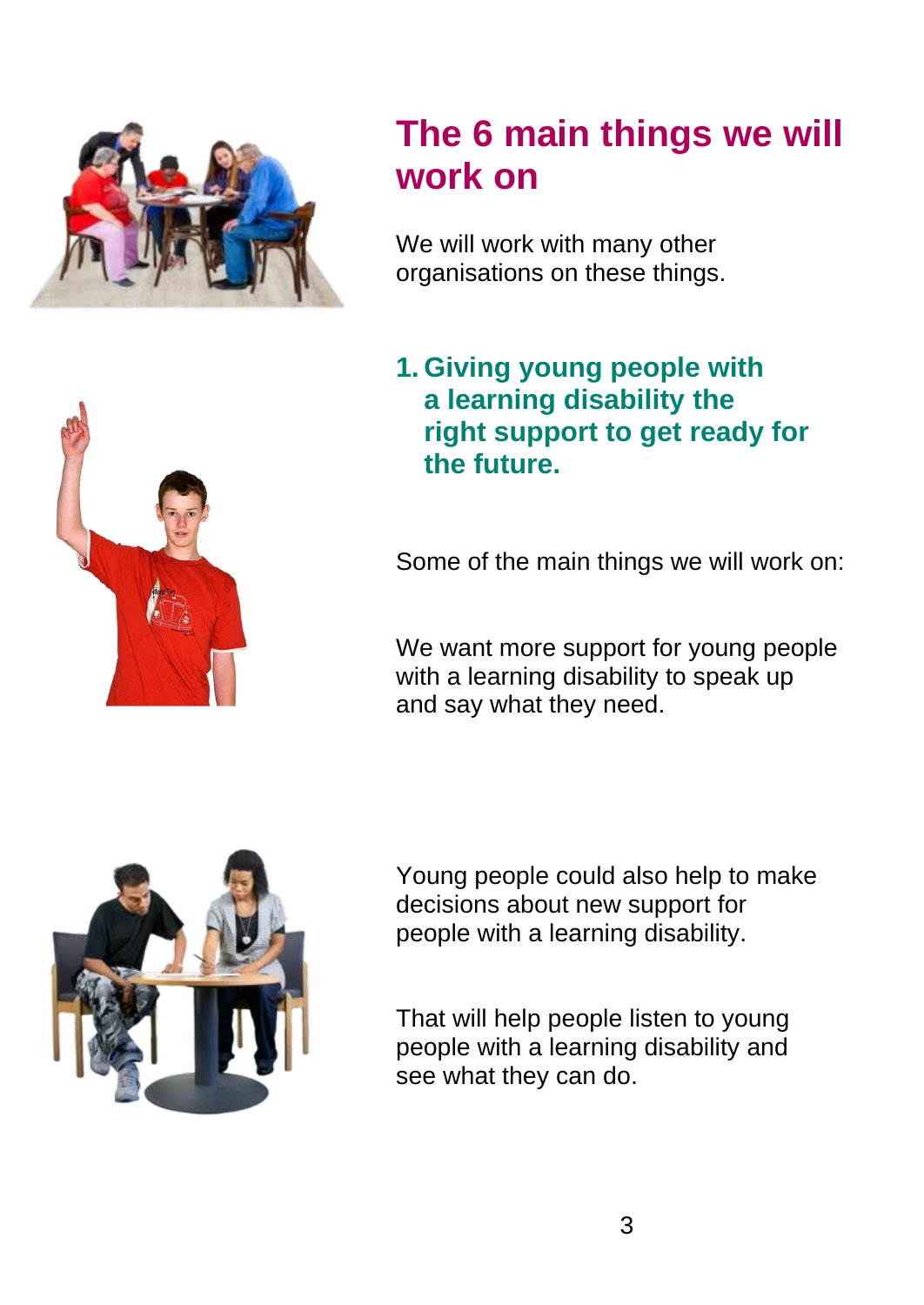

We want young people with a learning disability and their carers to get support early on to plan for the future.

The support should start when young people are in Year 8 at school.

For example:

There should be more meetings with young people to plan the support they need and want in the future.

There should be a clear plan about what young people want to happen.

There should be more training for young people to help them get ready to be an adult.

For example, training to learn how to cook or go shopping.

Young people could meet other young people who have gone to college or work.

This will help young people to think about what they can do in the future.





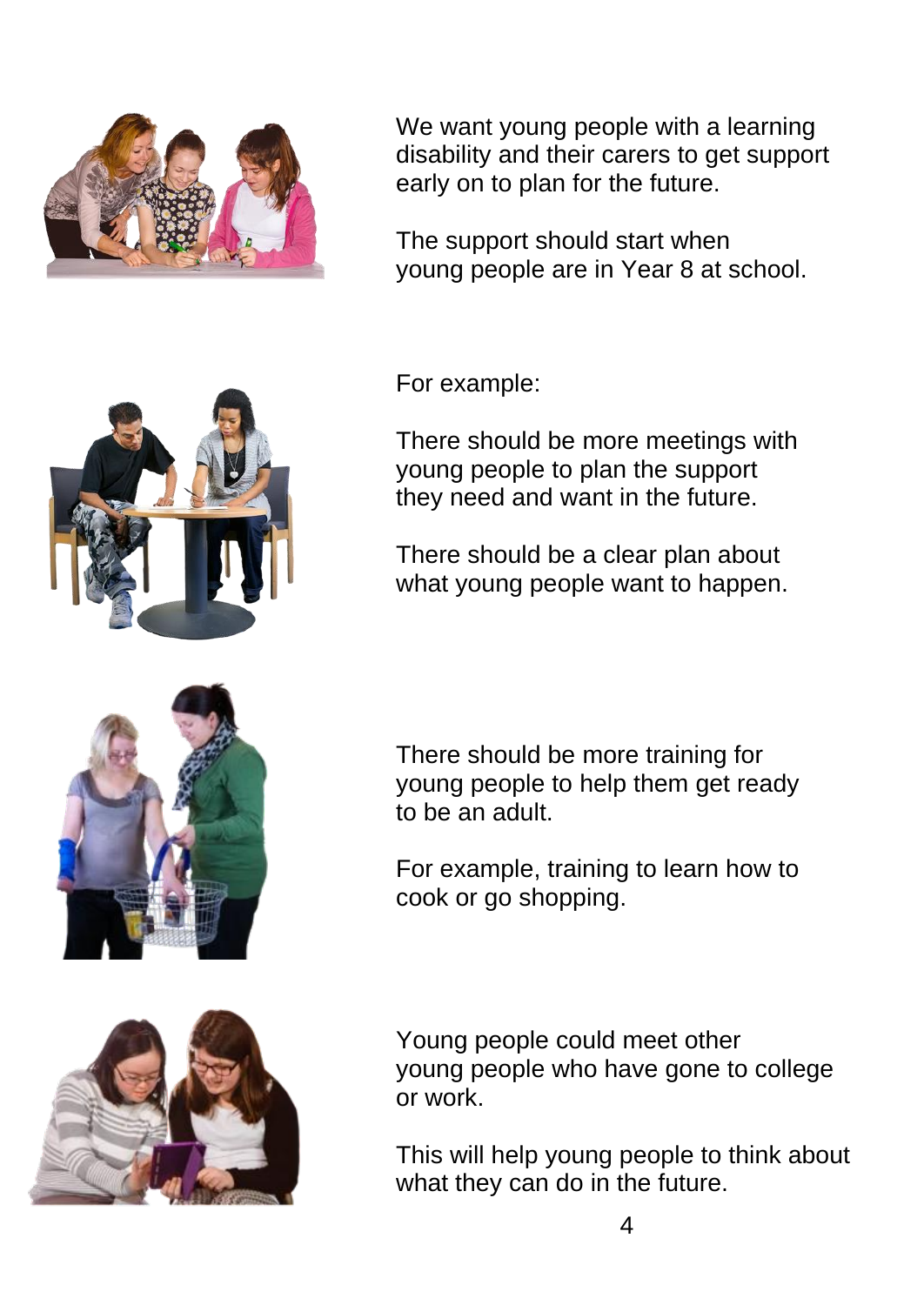

#### **2. Supporting more people with a learning disability to get a job, education or training**

Some of the main things we will work on:

We want better support for young people with a learning disability to think about what they can do and what job they want in the future.



We want more support for people with a learning disability to learn skills for work.

For example, people might want training to learn how to do a job.



We will work with organisations to help more people with a learning disability to get a job.

This includes support for companies to give more jobs to people with a learning disability.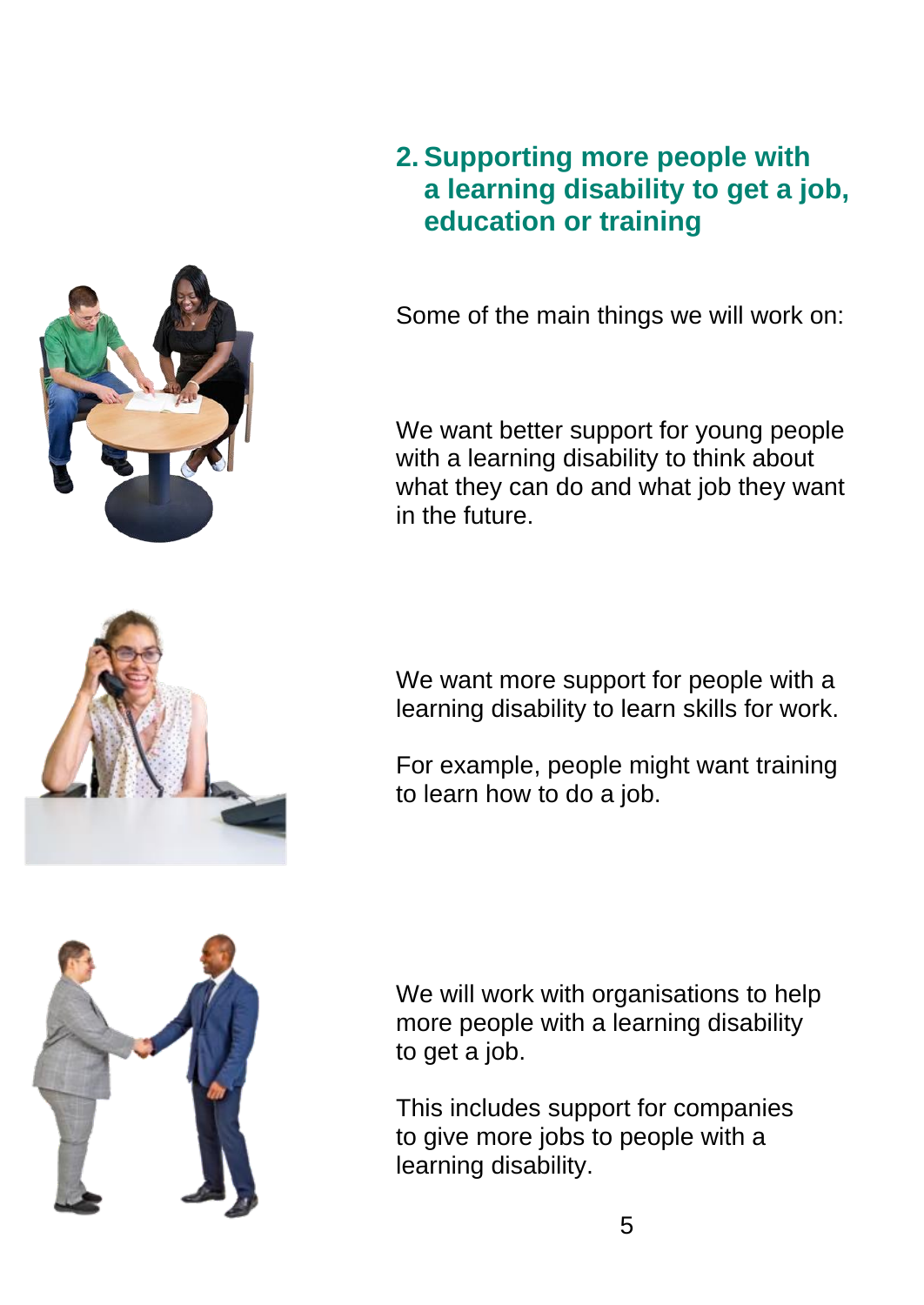

We want better support for people with a learning disability to get and keep a job.

For example, people might need information that is easy to understand about different jobs.



We want the rules to change so that people with a learning disability can use their bus pass to get to work.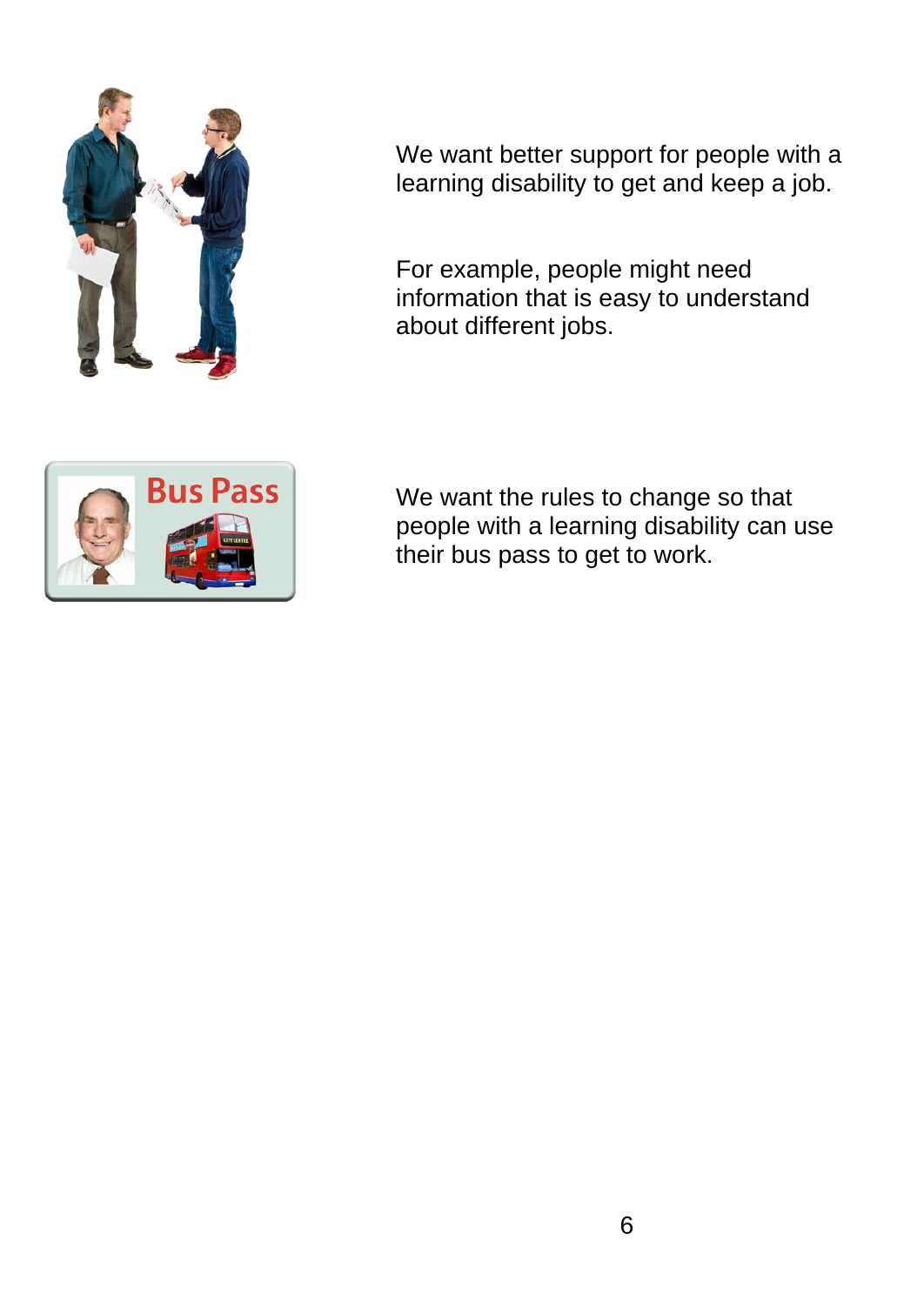

#### **3. Making sure that people with a learning disability can get good housing and support that is right for them**

Some of the main things we will work on:

We want better information and advice for people with a learning disability and their carers about housing.

This will help them know how to get housing and how to choose the right housing.



We want more housing and support for people with a learning disability to choose from.

The housing should be near their families and near transport.



Other places could start their own housing and support for people with a learning disability.

For example, colleges.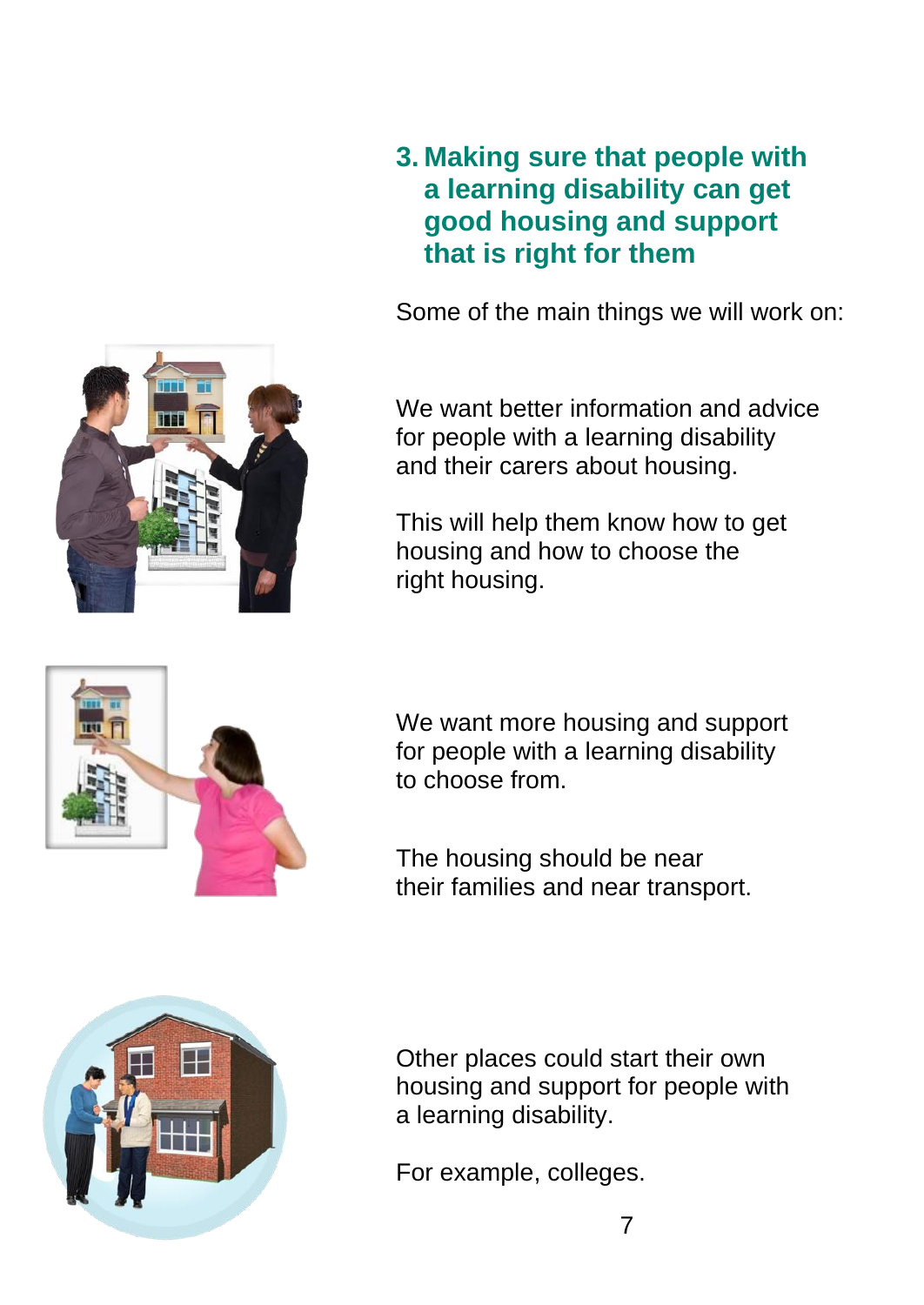

We want more training for people with a learning disability to live on their own and make their own choices.



People with a learning disability should get the things they need to live in their own homes.

For example, people might need wheelchairs, hearing aids or things to help them communicate.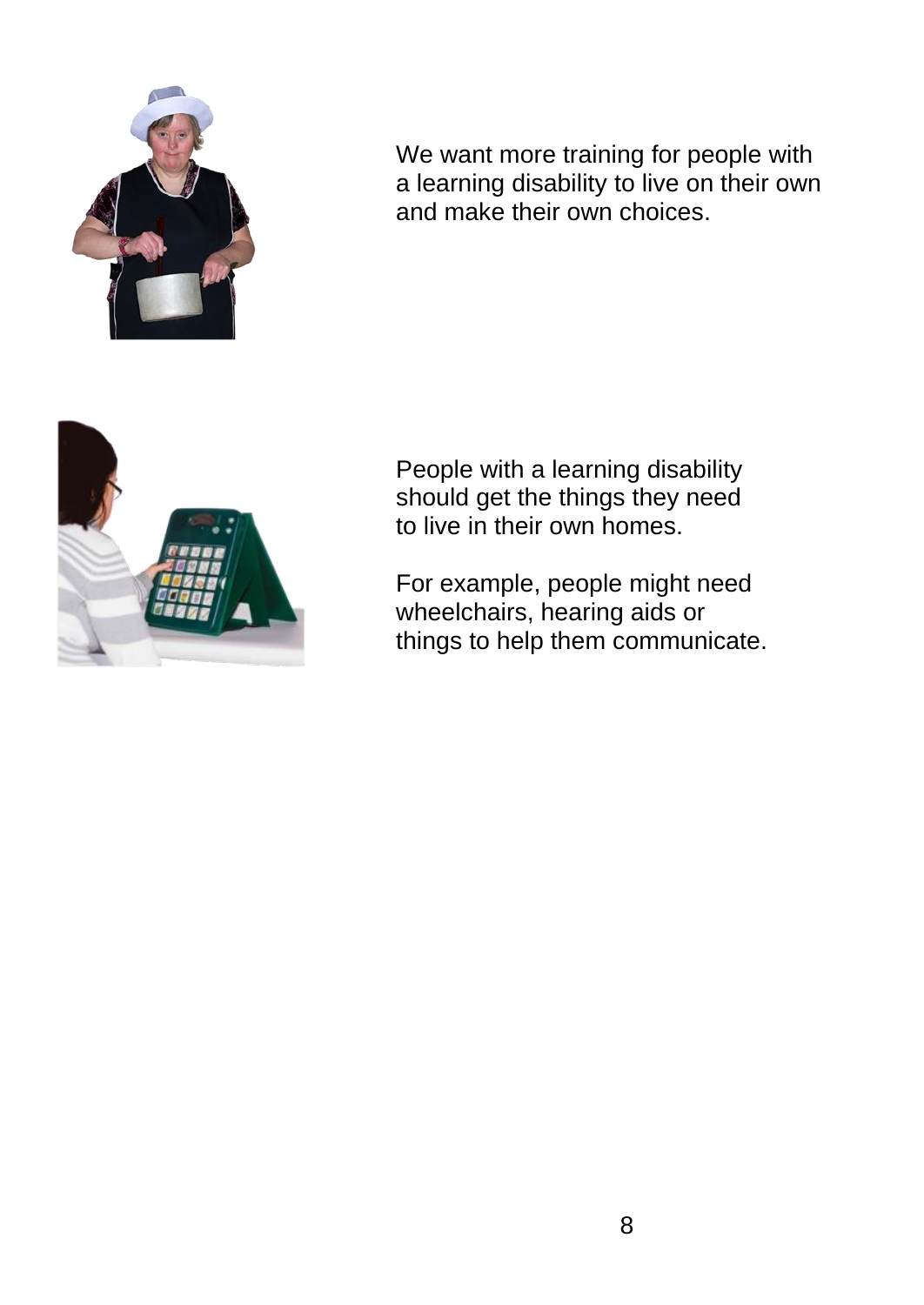

Some of the main things we will work on:

We want more places in the community where people with a learning disability can meet and support each other.

Like clubs and play groups for children.



People with a learning disability should get more training and support to learn important skills.

For example, support to fill in forms and apply for jobs and benefits.



We want to help more local people to know how to support people with a learning disability.

That includes local services like health care and support.

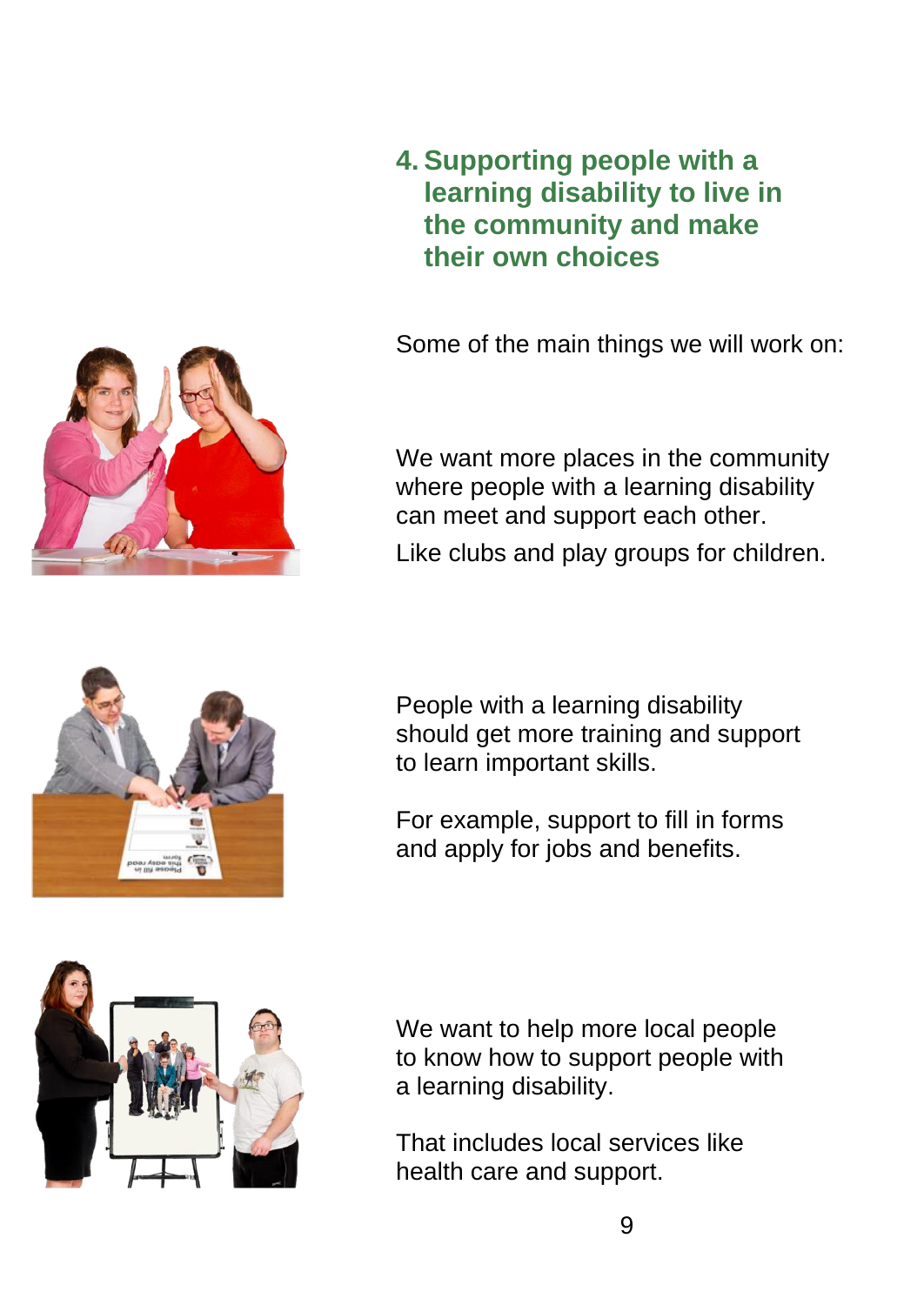

There should be support to keep people with a learning disability safe from violence and other bad things.

We want to make sure that people with a learning disability get extra support from services if they need it.

For example, people might need easy read information or more time for an appointment.

We want more public places to have bathrooms that are good for people with a learning disability and their carers.

We want more Personal Assistants.

Personal Assistants support people with a learning disability to do things they need. Like go shopping or pay bills.

We want to give people with a learning disability more choice about how to look after the money for their support.

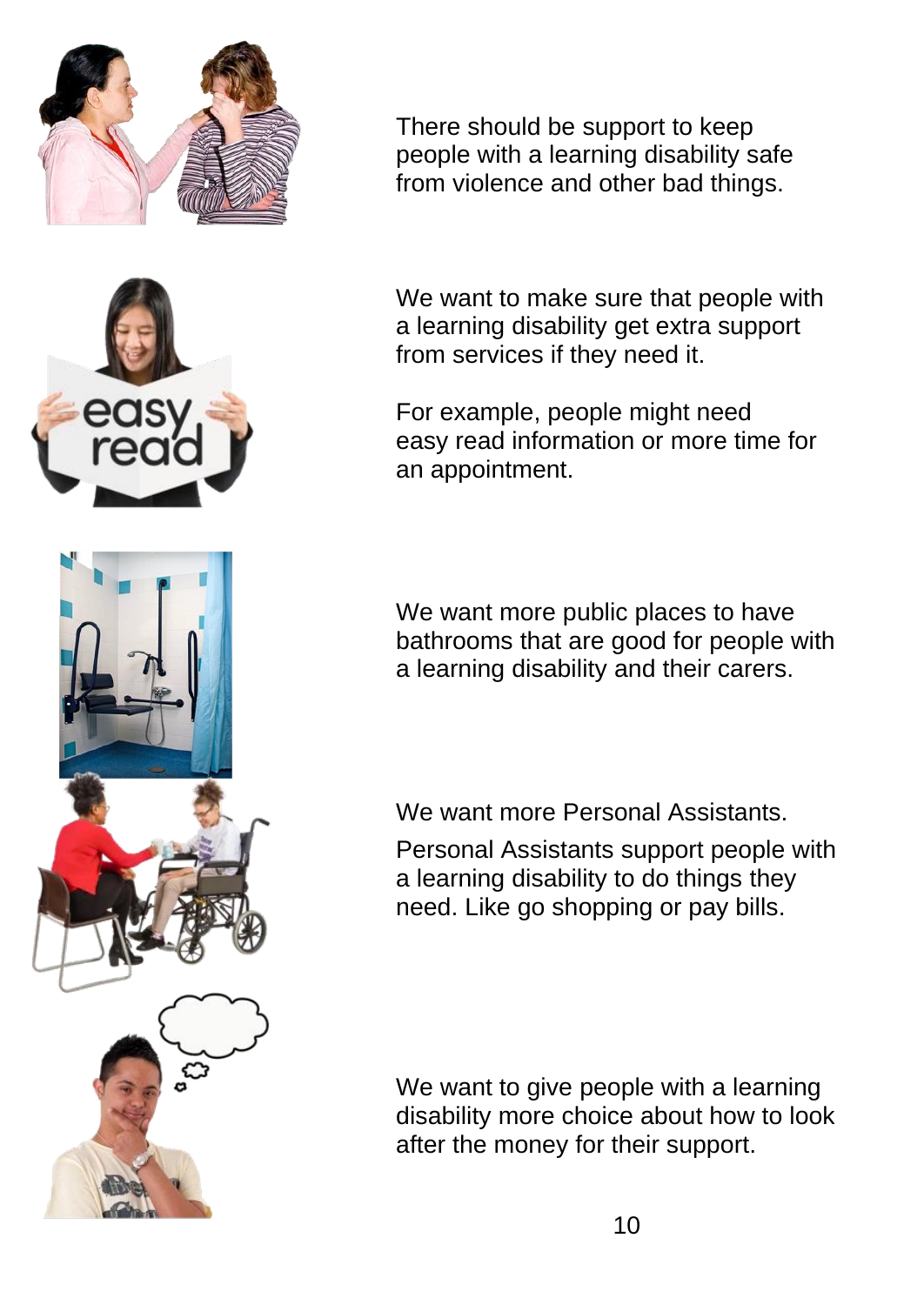#### **5. Better support for carers of people with a learning disability**

Some of the main things we will work on:



We want carers to help make decisions about new support for people with a learning disability.

We will set up a group to look at new support. Carers will be part of the group.

We want better support for carers.

For example:

- More support that gives carers time off from being a carer.
- Helping carers to get together and support each other.
- Better support for carers with their mental health.

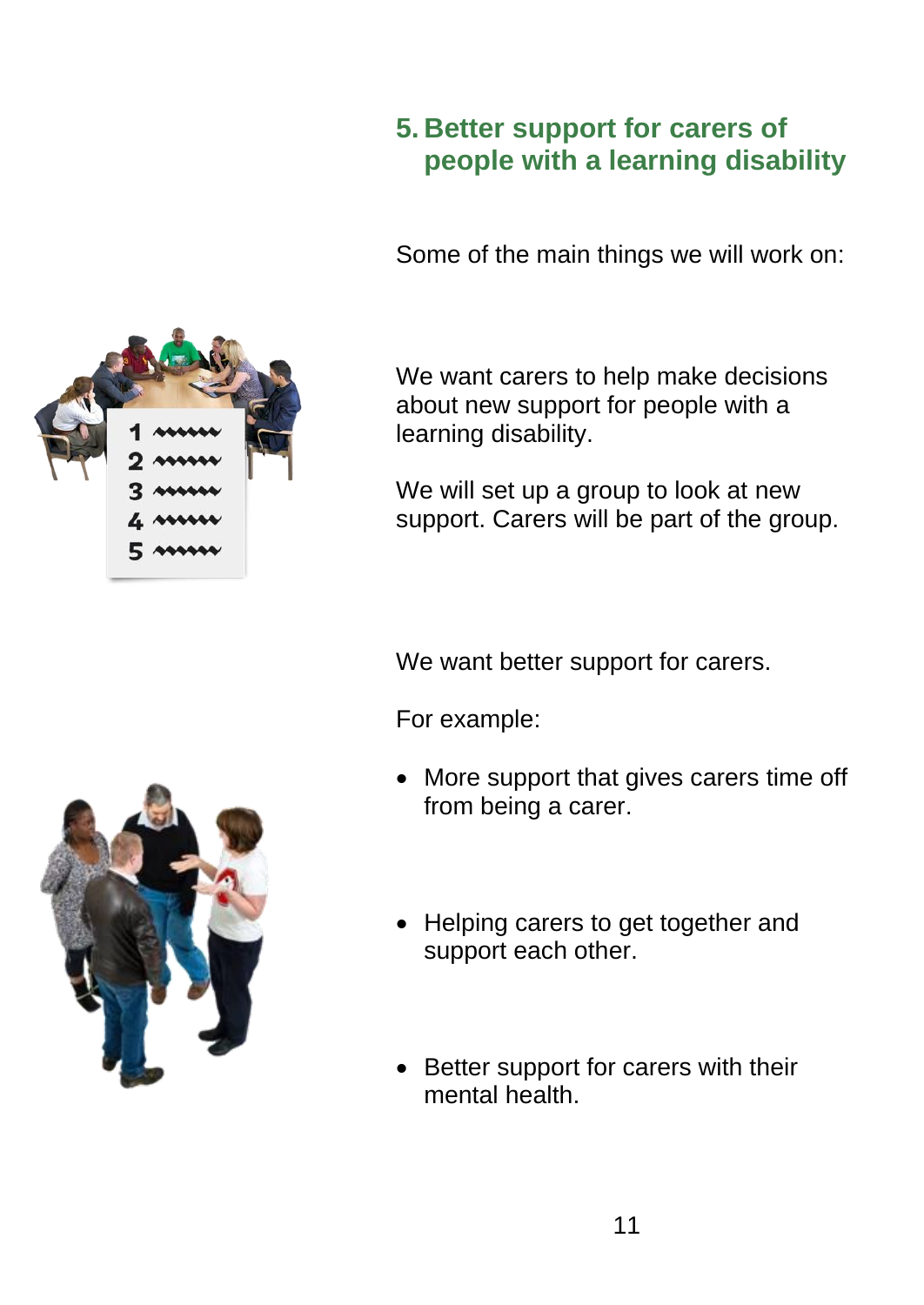#### **6. Better health care for people with a learning disability**

Some of the main things we will work on:

We want more people with a learning disability to have good health checks with a doctor or nurse every year.

The health checks are called **annual health checks**.

People with a learning disability should also have a plan about their health care.

We want to make sure that people with a learning disability get other important health care, like:

- Dentists to check their teeth
- Eye tests
- Health checks to see if people have some types of cancer
- Vaccines that stop people getting some illnesses





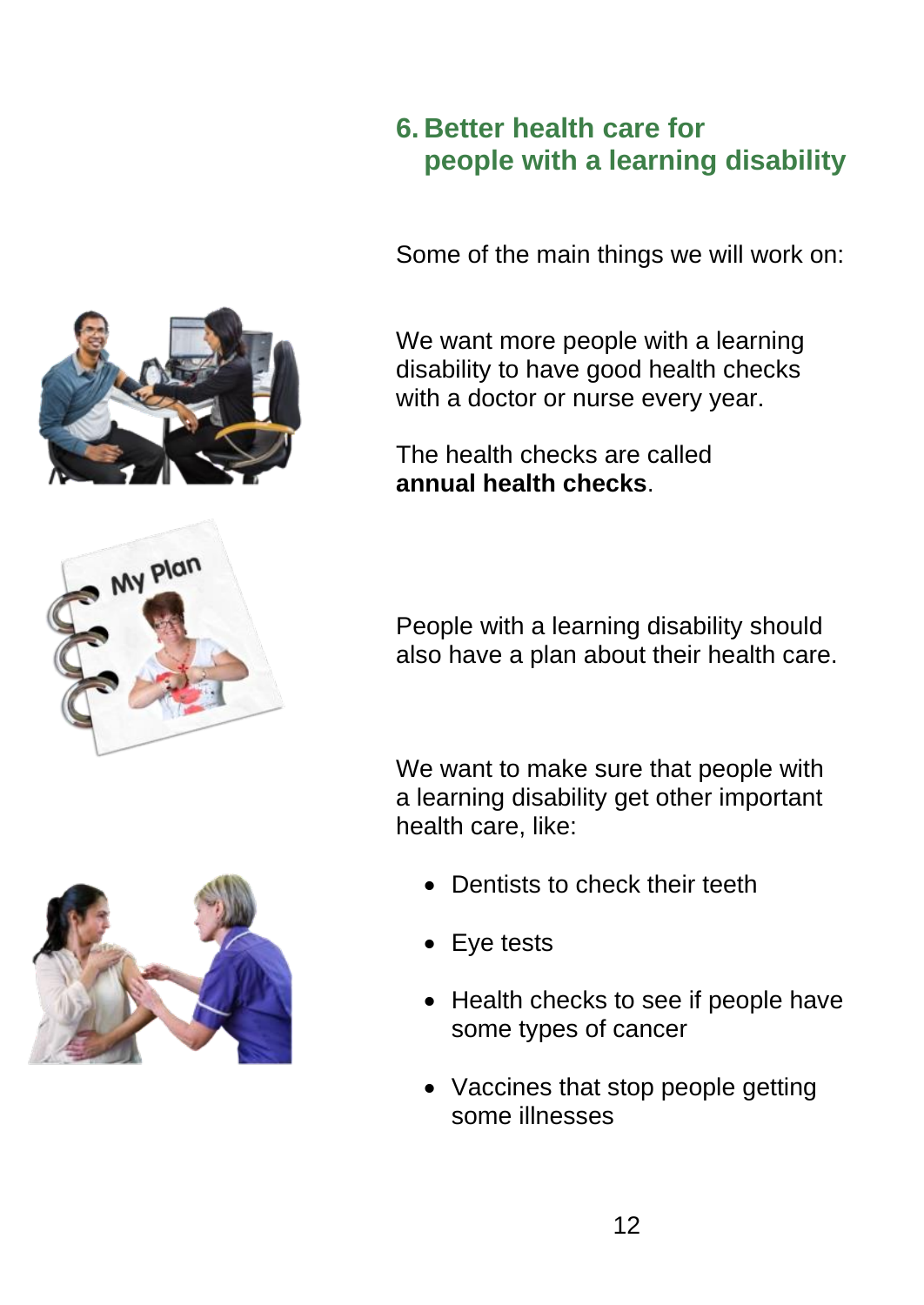

People with a learning disability should get information they can understand about the health care and why it is important.

People with a learning disability should also get information and training about sex and relationships.